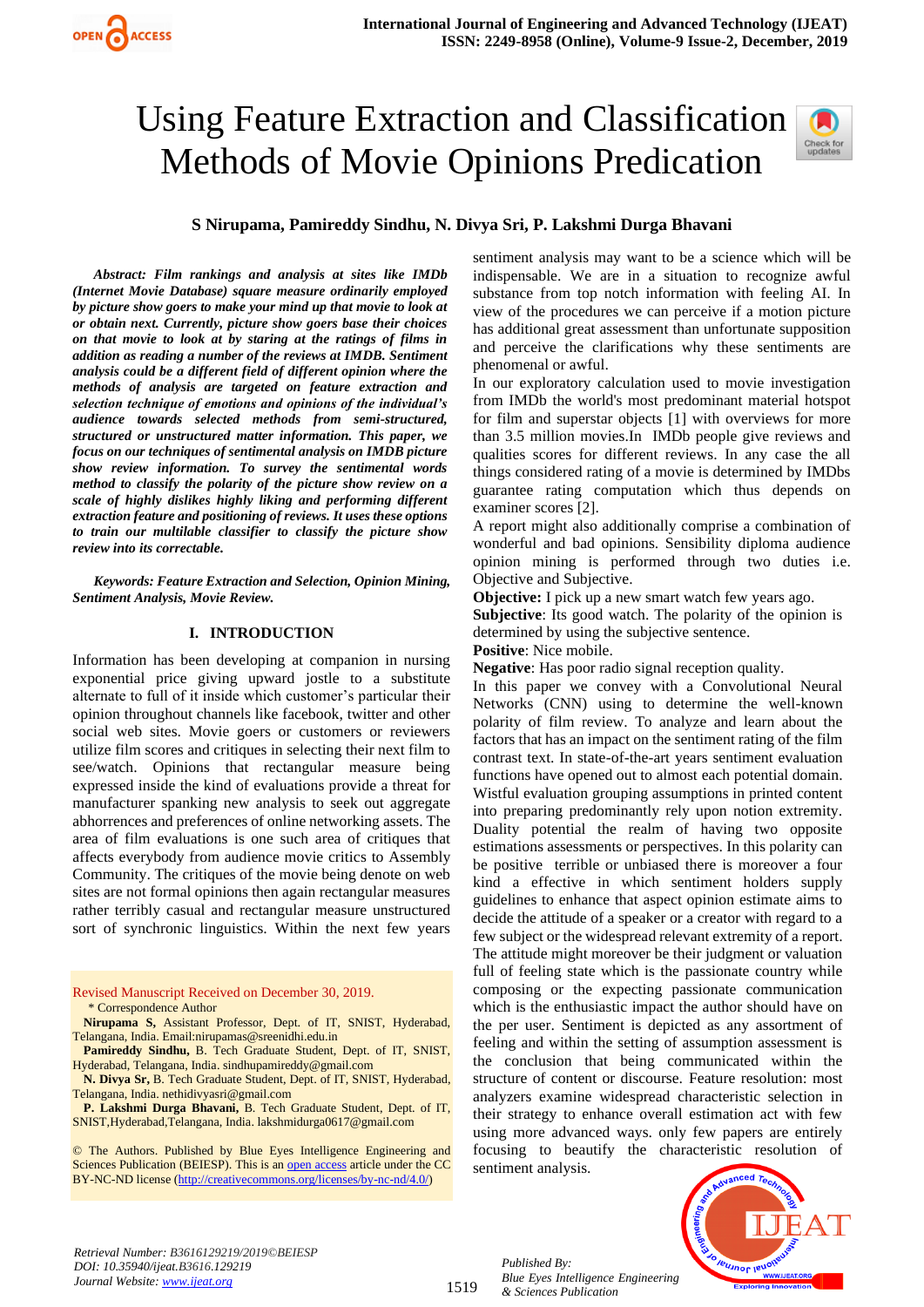Pang lee [7] is one among them who eradicated sentences on a test bed consisting of impersonal and personal textual content trained on system. AT the establishing they seen that quit end result of sentiment classification has been clearly decreased,

Then they concluded it was extra in all likelihood that sentences adjacent to discontinued sentences extended classification quit result over their control. Another work used state-of-the-art attribute selection and located that the use of all information acquire and genetic method concludes in an enchantment efficiently.

**Convolutional Neural Network (CNN):** In work area learning a CNN compose might be a kind of feed ahead phony neural mastermind the put the individual neurons are tiled so that they respond to covering areas inside the visual field. These systems have been impelled with the assistance of natural techniques and are assortments of multilayer approach sketched out to utilize irrelevant measures of preprocessing [3]. Consenting to Yoon Kim [4] he had performed tests with CNN structures dependent on beat of word2vec. Despite small tuning of hyper parameters a direct CNN with one layer of convolution performs incredibly well. He besides incorporates to the settled affirmation that solo pretraining of word vectors is a fundamental fixing in significant learning for NLP.

This segment describes about the issue of opinion mining of movie reviews:

**Gathering Emotion Words -** it is the estimation; each one of the evaluation explanation comprises which have a fundamental contribution in duality of the review. For example the interesting right here the opinion words explains us about the duality of the film is positive.

**Contemp**t- documentary statements are really hard to known surely it cannot be said bad or well. For ex: this movie was bad.

**Parsing** - What does the participle and/or non-objective or unbiased documentary statements indeed belong to?

**Comparing** – What capacity of data in the entire world of clients is entered?10% offers you a hard concept of what's going on nowhere close to the decision you get critiques.

## **II. RELATED WORK**

Godbole manjunath stevens [5] current a machine that enables wonderful or poor assumption to every wonderful item in the text collection. there are two phases in their machine a sentiment awareness section the place where idea expressing substance are decided and a scoring segment where a corresponding rating for each item is resolved. web network sources like imdb, twitter [6] and facebook are currently being engaged by the vast majority of the supposition assessment inquire about on requiring the strategies be customized to introduce the developing intrigue of judgment in the state of content, besides accomplishing the expression level assessment of film audits demonstrates to be a difficuit work.

Function specific sentiment analysis is used to inspect the product overview by S. Mukherjee and P. Bhattacharyya et.al. [8] to size of relation between the facets and related opinions they used dependency parsing approach.a system was developed by them which extracts the conceivable points

*Retrieval Number: B3616129219/2019©BEIESP DOI: 10.35940/ijeat.B3616.129219 Journal Website[: www.ijeat.org](http://www.ijeat.org/)*

from evaluate and batch assessment explanation defining all of the factors .Two datasets lakka raju et. al. [9] and hu and liu et. al. [10] were used for achieving experimental outcome. The considered machine fulfills common veracity of 80.98% for dataset1 and 70% for dataset.

Haruna isah and paul trundle et al. [11] proposed a lexicon primarily based and laptop gaining knowledge of primarily based sentiment classification approach which makes use of naïve bayes most entropy and assist vector computing device desktop getting to know analyzers. A framework was developed by them to measures the experiences of consumer of well-known brands of drugs and cosmetics. For attaining other analyzers naive bayes classifiers are used to attain basic end outcome.

## **III. PROPOSED METHODOLOGY**

**Data preparation**: gathering of critiques of any unique product from different sources like internet or any online sites is known as data preparation. The accumulated information might also be either disorganized. Sentiment analysis procedure can utilize any publically convenient datasets which outfit the huge assortments of sentiments. The subset of assessments contains disconnected information at some point, for instance: html labels and url records and so on at the phase of preprocessing of audits expulsion of such futile records is practiced.

**Preprocessing:** Its use to put off clattering inconsistent and unfinished records. For the formation of textual content preprocessing and characteristic extraction is as important phase. It reduces and removes the noisy, inconsistent and unfinished data. In appropriate statistics eradicated and after getting these applicable statistics we can pick out and extract aspects from that and that aspects will advocated for the classification. In Figure.1 preprocessing is clearly described.

**Stemming:** It is the process of removing prefixes to affixes word, this is called stem root. For ex: develop, develops, and developed these words are stem root. Porter stemming algorithm is used in this method.[12]

> *[C](VC) m [V] It denotes: C*→*Optional Contents (VC)*→*Vowel (V) followed by a consonant (C) m times.*

**Stopping:** This is the technique which removes the most common word in sentence. And it also reduces the size of document.



*Published By: Blue Eyes Intelligence Engineering & Sciences Publication*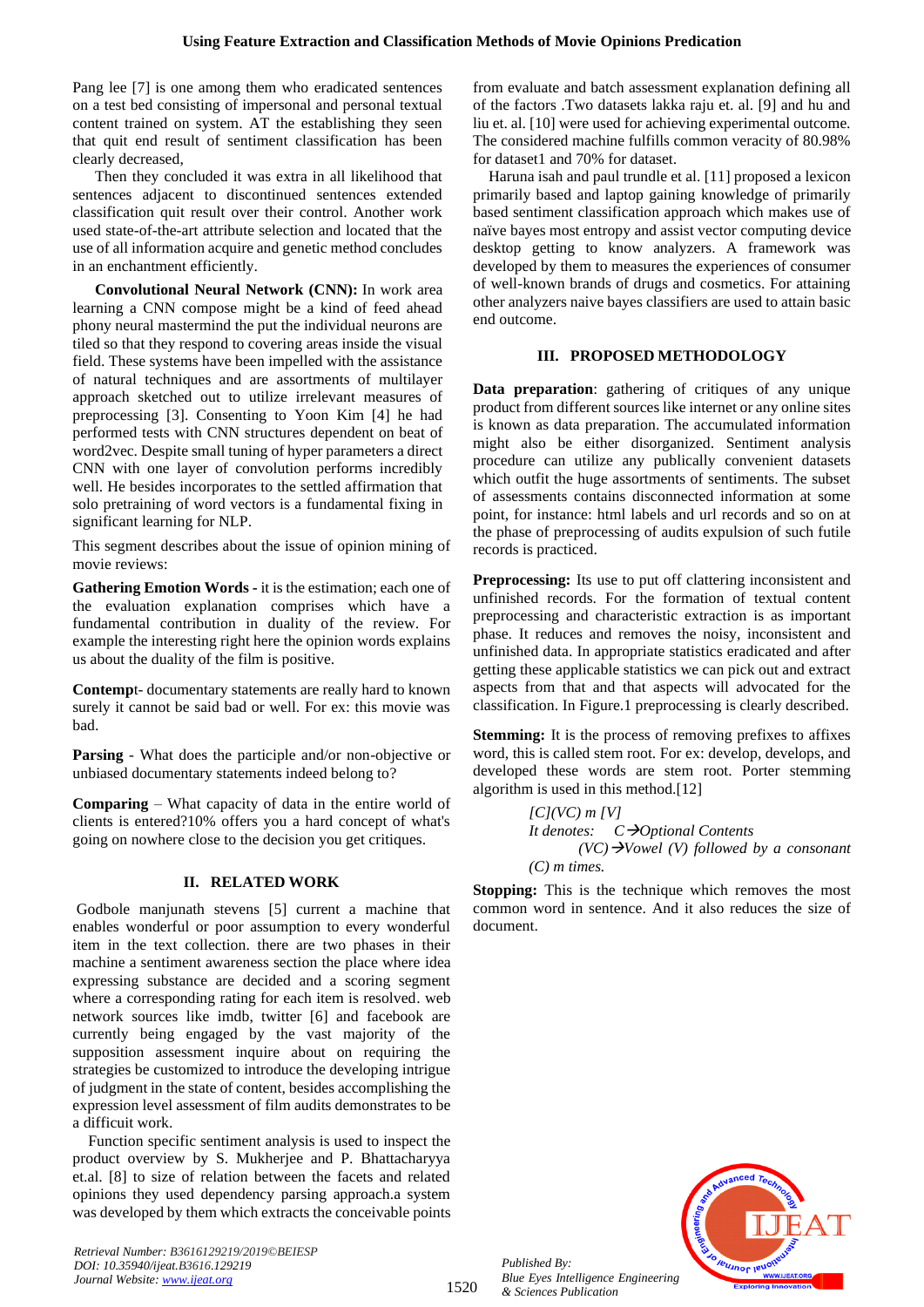



Fig.4. Sentiment Classification

**Review analysis:** This progression assesses the unprecedented components of sentiments and afterward recognizes the captivating insights in the diagram together with supposition. Audit assessment step initially applies an assortment of calculation obligations to the assessment and afterward separates the feeling and purposes of the item. Two customarily utilized systems in assess assessment are POS labeling and refutation labeling.

**Feature Selection and Extraction Feature Selection:** The procedure of picking exclusively relevant viewpoints to usage in mannequin advancement. Highlight extraction potential when the records given to a calculation is too overwhelming to even think about handling and it is suspected to be immaterial then it tends to be changed over into a diminished arrangement of highlights. In Fig.2 Feature determination is depicted.

**Sentiment Polarity:** Its capacity is to classify the sentiment evaluations as nice or bad reviews

**Sentiment Classification:** Two essential techniques use for classifying overview are sentiment orientation method and desktop studying method. Sentiment orientation consists of two btasks. First mission is to collect the opinions from different review. Second mission is to determine the usual sentiment orientation of a sentence. The sentiment orientation contains two seed adjective excellent and poor.

The laptop mastering method depends on the classification lessons such as +ve and -ve. Any classification algorithm is use to train and take a look at the model on the other hand for convenient sentiment analysis Naive Bayes (NB) help vector computer SVM and maximum entropy me algorithms are drastically used. In Fig.4 Sentimental classification is described.

Facts gathering in this records collects information are gathered from one-of-a-kind relevant sources such as blogs web crawling twitter tweets online evaluate newsfeeds record scanning etc. In quick have to replicate on consideration on sentimental file as per the diploma of sentiment analysis.

**Proposed Algorithm:** The algorithm is following as per the steps as mention below.

*Retrieval Number: B3616129219/2019©BEIESP DOI: 10.35940/ijeat.B3616.129219 Journal Website[: www.ijeat.org](http://www.ijeat.org/)*

**Step 1**: Initialize all feature and reviews to 0.

**Step2:** Each Sentence is extracted from stemming and stopping methods.

**Step 3:** For each extract feature done

#### **If sentiment word are Negative, then**

We calculate no. of words to be negative sentiment word. **Else** we calculate no. of words to be positive sentiment word. **Step 4:** Determine labeling of No. of positive word and No. of negative word.

**Step 5:** Finally it evaluated and classify the sentiment reviews based on Classification techniques. This is final stage which we carried out in our proposed system.

## **IV. RESULT ANALYSIS**

We have collected 50000 reviews from IMDB data set, and this dataset have 50K movie reviews. Dataset consists of all positive and negative reviews. The table.1. have complete IMDB dataset.

| Review                                          | Sentiment               |
|-------------------------------------------------|-------------------------|
| 49582 Unique values taken from IMDB<br>data set | Positive<br>reviews 50% |
|                                                 | Negative<br>reviews 50% |

| Train on 25000 samples, validate on 25000 samples                                                                               |
|---------------------------------------------------------------------------------------------------------------------------------|
| Epoch $1/2$                                                                                                                     |
| 25000/25000 [================================] - 191s 8ms/step - loss: 0.4033 - acc: 0.8004 - val_loss: 0.3169 - val_acc: 0.861 |
|                                                                                                                                 |
| Epoch $2/2$                                                                                                                     |
| 25000/25000 F====<br>------------------] - 189s 8ms/step - loss: 0.2301 - acc: 0.9074 - val_loss: 0.2932 - val_acc: 0.877       |
|                                                                                                                                 |

The comparison and classification analysis method used a naïve bayes. We randomly choose 25000 using this data set we are analyzing and classifying the review of audience. We got exact accuracy on these dataset.





*Published By: Blue Eyes Intelligence Engineering & Sciences Publication*